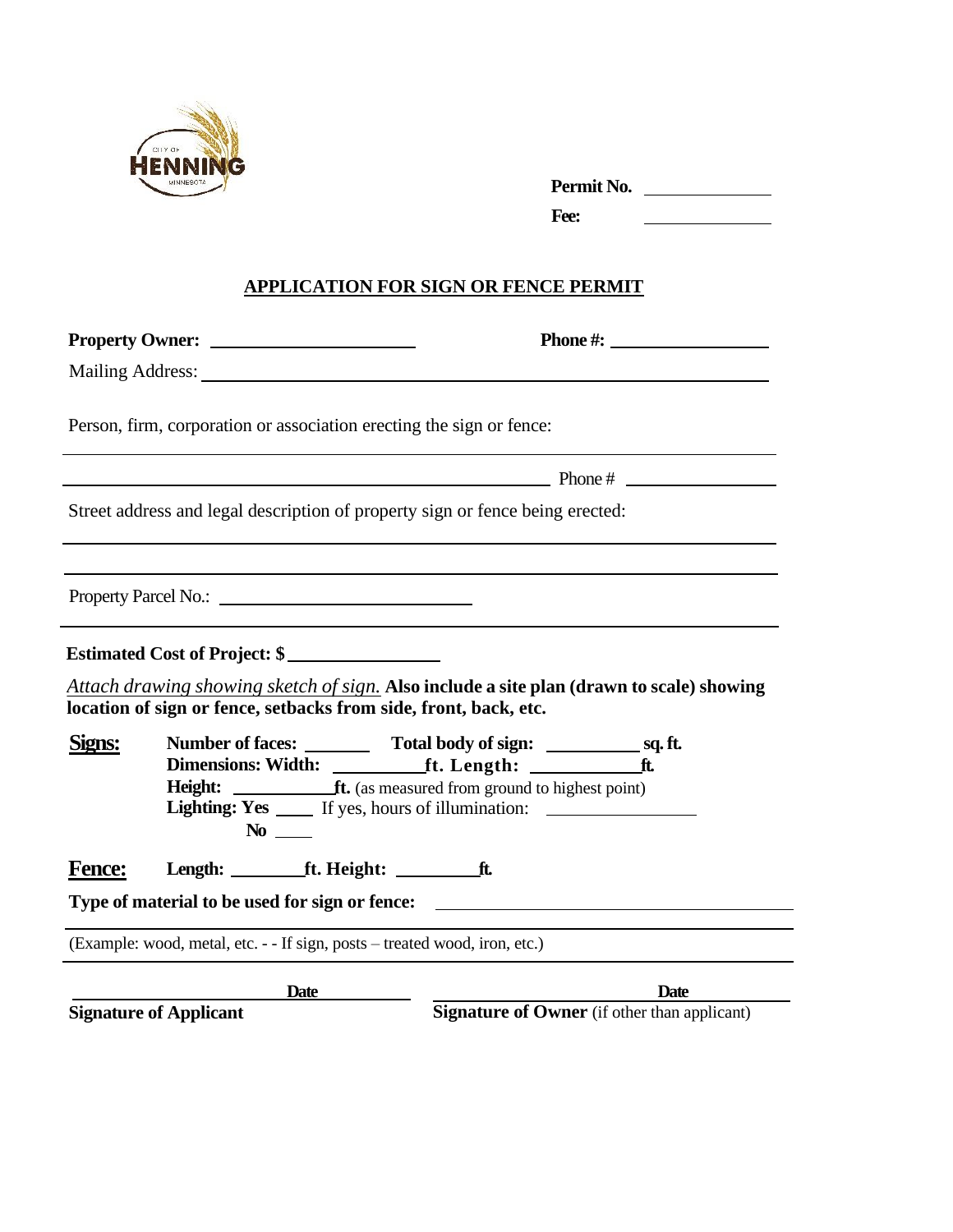## **SIGN and/or FENCE PERMIT APPLICATION INFORMATION SHEET**

Please fill out the sign/fence application permit form completely. **A site plan, drawn to scale, is required showing the setbacks from property lines affected (side, front, back). The area must be staked showing the exact location of the proposed sign/fence. An n-site review will be conducted by city staff prior to issuance of any permit.**

#### **Have you:**

- **( )** Completed and signed the application?
- ( ) Included the fee with the application? No application will be considered without the fee.
- ( ) Included a scale drawing of the property showing the exact proposed location of the sign and/or fence?
- ( ) Staked proposed site of sign and/or fence?
- ( ) Contacted Gopher State One Call? (800) 252-1166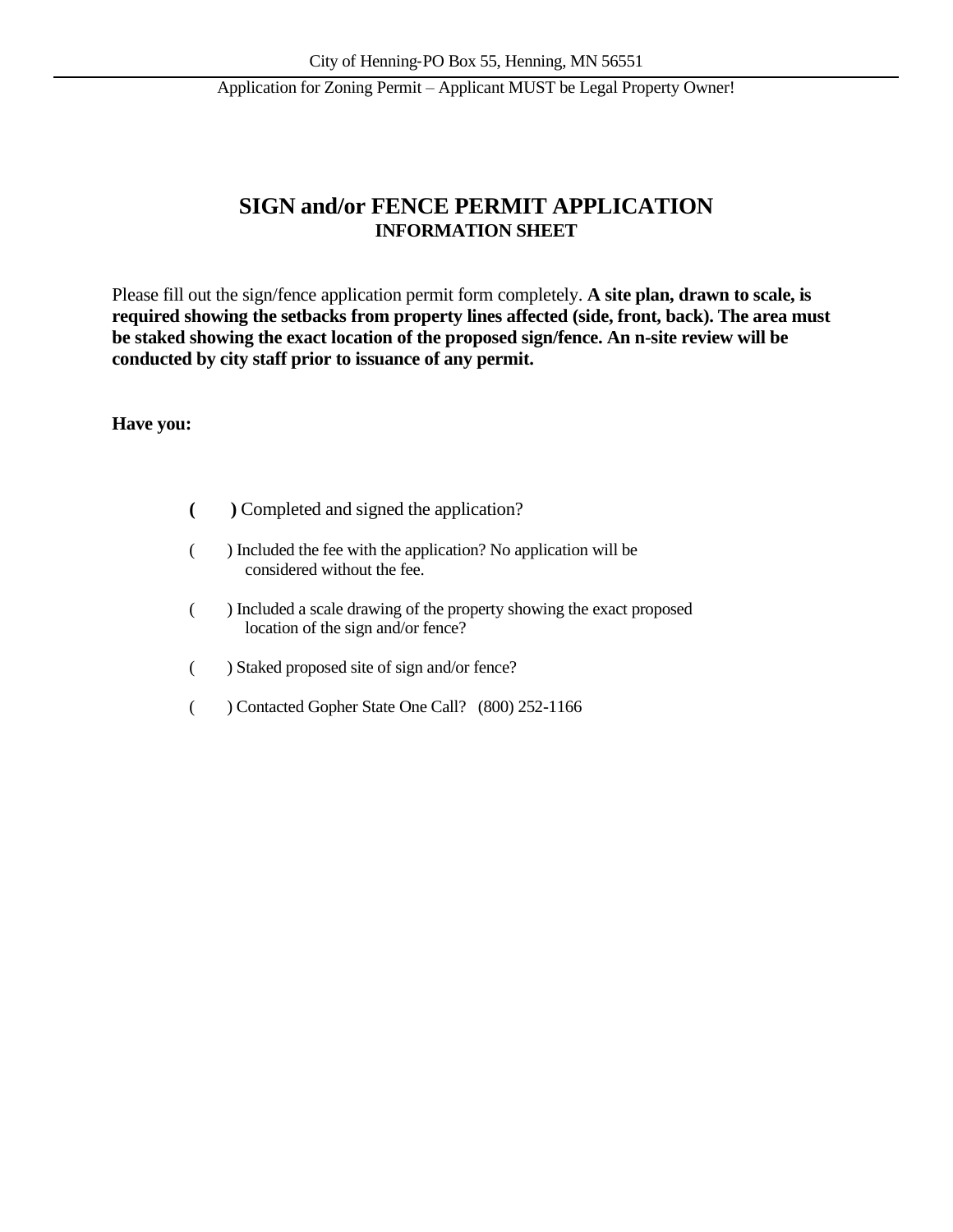# *SITE PLAN DESIGN*

Sketch the proposed project on the graph below. Include the following items:

Lot Size (dimensions)

Dimensions of the Proposed Project

Distance from property line (setbacks) on ALL sides

I hereby certify that the facts stated in this application Approved Denied are true and correct to the best of my knowledge:

Date: Date:

This application has been reviewed and on-site inspection has been completed. I hereby recommend issuance of a permit for the above referenced project.

Signature of Applicant Public Works Supervisor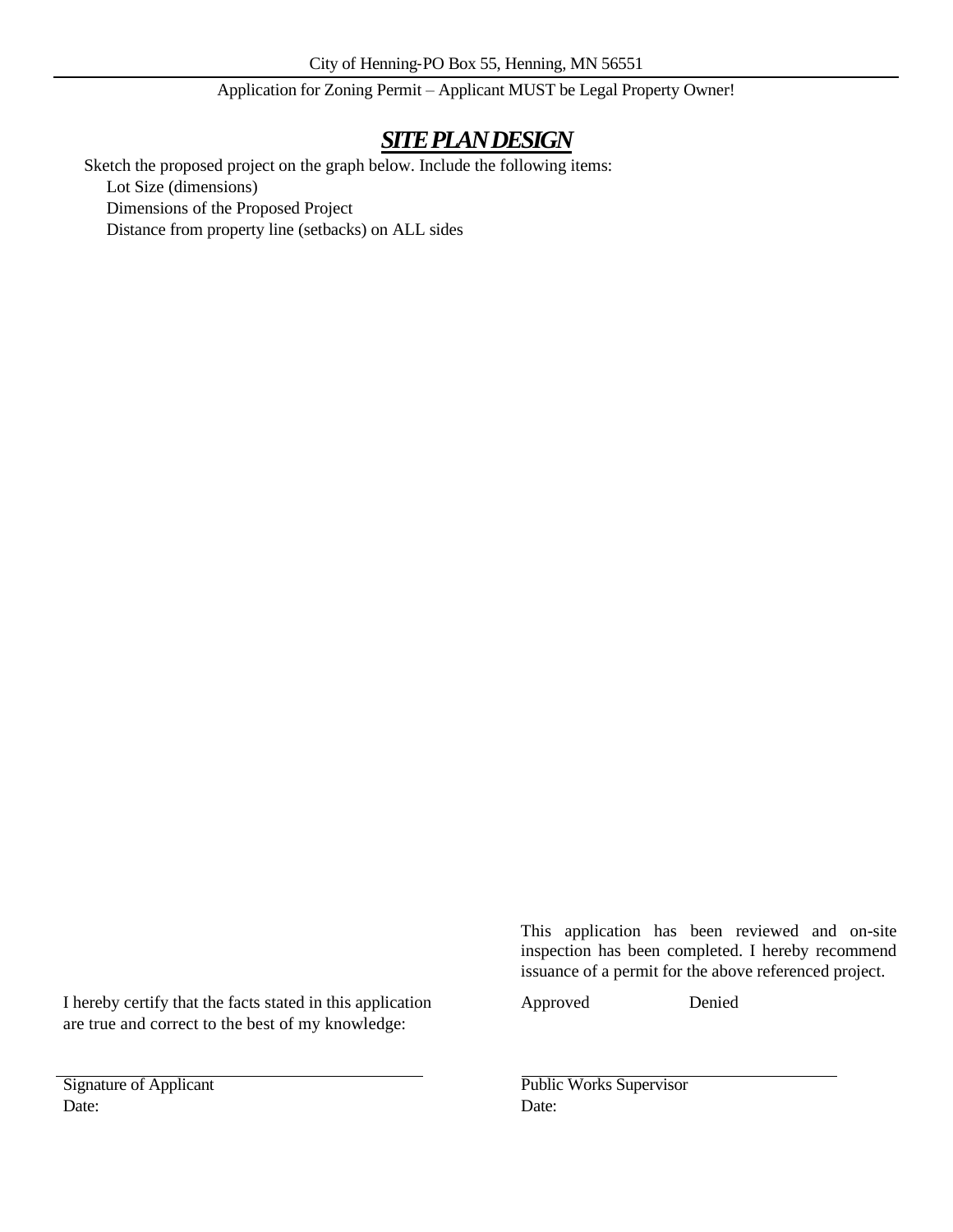## **SAMPLE Site Plan Design Sketch**

(As required on application)

The City of Henning requires the front setback to be inspected by city staff prior to installation of footings.



The property owner must contact the City Clerk's office once the structure has been staked out. City staff will measure to ensure that setbacks are adequate. THE CITY OF HENNING ASSUMES NO RESPONSIBILITY OR LIABILITY FOR THE ACCURACY OF ANY PROPERTY PINS.